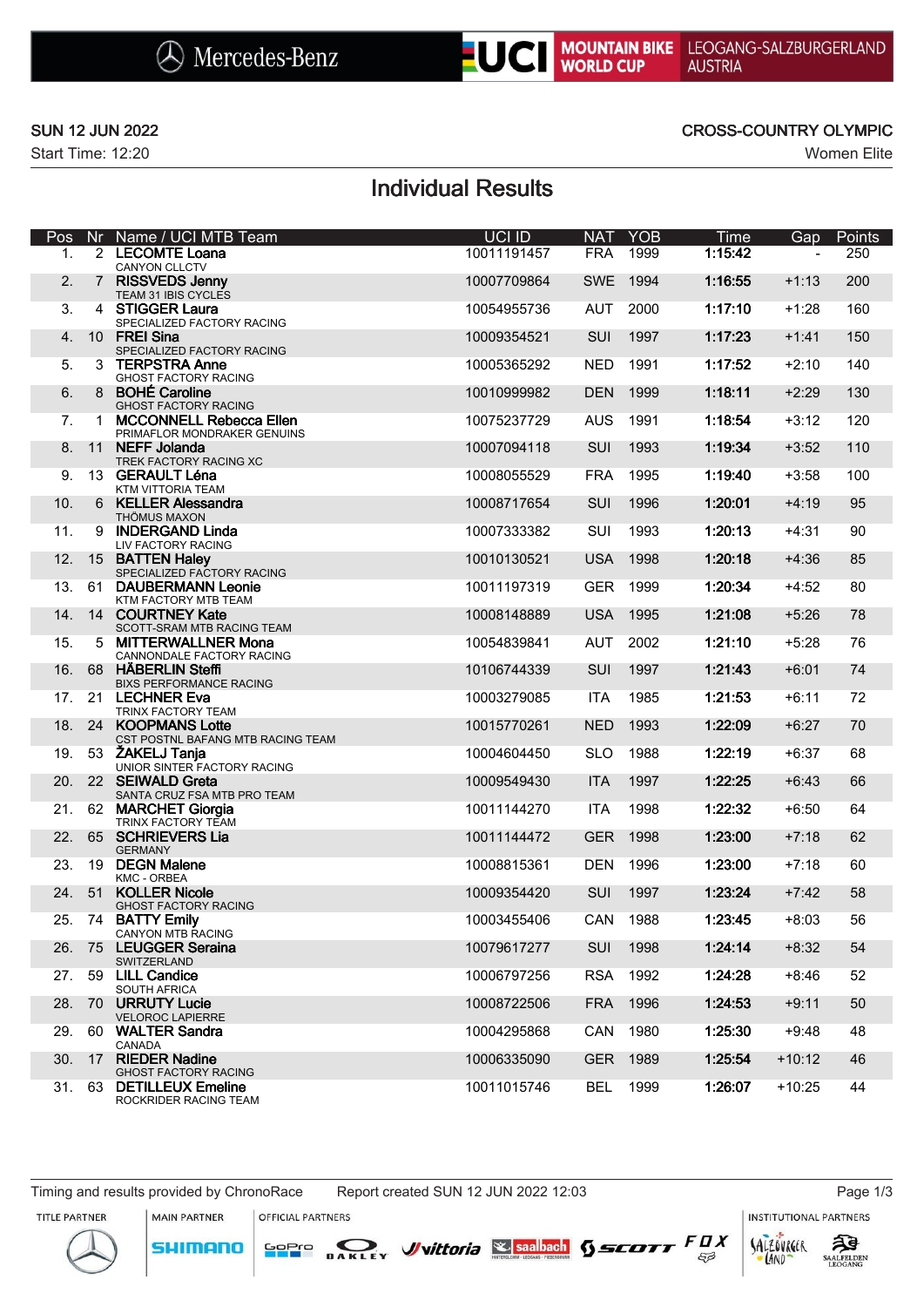



Start Time: 12:20 Women Elite

### SUN 12 JUN 2022 CROSS-COUNTRY OLYMPIC

# Individual Results

| Pos             |    | Nr Name / UCI MTB Team                                         | UCI ID      | <b>NAT</b> | <b>YOB</b> | <b>Time</b> | Gap      | Points |
|-----------------|----|----------------------------------------------------------------|-------------|------------|------------|-------------|----------|--------|
| 32.             | 43 | <b>GARCIA MARTINEZ Rocio Del Alba</b><br>BH TEMPLO CAFÉS UCC   | 10009825575 | <b>ESP</b> | 1997       | 1:26:29     | $+10:47$ | 42     |
| 33.             | 71 | <b>TEOCCHI Chiara</b><br><b>TRINITY RACING MTB</b>             | 10008817280 | <b>ITA</b> | 1996       | 1:26:54     | $+11:12$ | 40     |
| 34.             |    | 58 FORCHINI Ramona<br><b>JB BRUNEX SUPERIOR FACTORY RACING</b> | 10007661162 | SUI        | 1994       | 1:27:03     | $+11:21$ | 38     |
| 35.             |    | 76 WOJTYLA Gabriela<br><b>POLAND</b>                           | 10009547612 | POL        | 1997       | 1:27:13     | $+11:31$ | 36     |
| 36.             |    | 69 CLAUZEL Hélène<br>AS BIKE RACING                            | 10009876806 | <b>FRA</b> | 1998       | 1:27:30     | $+11:48$ | 34     |
| 37 <sub>1</sub> |    | 67 LAST Annie<br><b>GREAT BRITAIN</b>                          | 10005621435 | <b>GBR</b> | 1990       | 1:27:31     | $+11:49$ | 32     |
| 38.             |    | 52 CZECZINKAROVÁ Jana<br><b>CZECH REPUBLIC</b>                 | 10009338151 | <b>CZE</b> | 1997       | 1:28:11     | $+12:29$ | 30     |
| 39.             |    | 77 SCHWENK Theresia<br><b>GERMANY</b>                          | 10010091115 | <b>GER</b> | 1995       | 1:28:25     | $+12:43$ | 29     |
| 40.             |    | 66 GORYCKA Paula<br>STRÜBY-BIXS TEAM                           | 10005864339 | <b>POL</b> | 1990       | $-1$ LAP    |          | 28     |
| 41.             |    | 47 GUSTAFZZON Linn<br>TEAM 31 IBIS CYCLES                      | 10008674814 | <b>SWE</b> | 1994       | $-1$ LAP    |          | 27     |
| 42.             |    | 81 AMES Kim<br>JB BRUNEX SUPERIOR FACTORY RACING               | 10015075396 | <b>GER</b> | 1997       | $-1$ LAP    |          | 26     |
| 43.             |    | 79 DRUML Corina<br>KTM FACTORY MTB TEAM                        | 10011150233 | <b>AUT</b> | 1999       | $-1$ LAP    |          | 25     |
| 44.             |    | 72 PODGORSKA Aleksandra<br>KROSS ORLEN CYCLING TEAM            | 10007885878 | <b>POL</b> | 1994       | $-2$ LAP    |          | 24     |
| 45.             |    | 90 WILCOX Josie<br><b>NEW ZEALAND</b>                          | 10070689742 | <b>NZL</b> | 1991       | $-2$ LAP    |          | 23     |
| 46.             |    | 91 NOYMAN Naama<br>TEAMISGAV-ORBEA                             | 10009828710 | <b>ISR</b> | 1998       | $-2$ LAP    |          | 22     |
| 47.             |    | 85 BAUMANN Chrystelle<br><b>SWITZERLAND</b>                    | 10008819304 | SUI        | 1995       | $-2$ LAP    |          | 21     |
| 48.             |    | 88 PARTOAZAR Faranak<br>PUMP FOR PEACE - VELOSOLUTIONS         | 10010703528 | IRI        | 1988       | $-2$ LAP    |          | 20     |
| 49.             |    | 78 SIMÕES DE ALMEIDA Aline<br><b>BRAZIL</b>                    | 10015405806 | <b>BRA</b> | 1991       | $-2$ LAP    |          | 19     |
| 50.             |    | 84 CZABOK Klaudia<br><b>POLAND</b>                             | 10010907329 | <b>POL</b> | 1998       | $-3$ LAP    |          | 18     |
| 51.             |    | 73 FISCHER EGUSQUIZA Natalia<br><b>BH TEMPLO CAFÉS UCC</b>     | 10036111565 | <b>ESP</b> | 1993       | $-3$ LAP    |          | 17     |
| 52.             |    | 87 MANCHESTER Jessica<br><b>NEW ZEALAND</b>                    | 10051908926 | <b>NZL</b> | 1999       | $-3$ LAP    |          | 16     |
|                 |    | 20 TAUBER Anne<br>CST POSTNL BAFANG MTB RACING TEAM            | 10009555894 | <b>NED</b> | 1995       | <b>DNF</b>  |          |        |
|                 |    | 49 CÁBELICKÁ Jitka<br>GAPP SYSTEM - KOLOFIX MTB RACING TEAM    | 10006049043 | <b>CZE</b> | 1990       | <b>DNF</b>  |          |        |
|                 |    | 23 BELOMOINA Yana<br>CST POSTNL BAFANG MTB RACING TEAM         | 10006646100 | <b>UKR</b> | 1992       | <b>DNF</b>  |          |        |
|                 |    | 57 JACKSON Jennifer<br><b>CANYON MTB RACING</b>                | 10059419251 | CAN        | 1995       | <b>DNS</b>  |          |        |

|          | <b>Entries / Nations</b> |                                          |            | <b>Fastest lap</b> |         | Race configuration |                    |         |  |
|----------|--------------------------|------------------------------------------|------------|--------------------|---------|--------------------|--------------------|---------|--|
| 56/23    |                          | RISSVEDS Jenny (SWE), 0:13:16, 16.72km/h |            |                    |         | 2.5km+5x3.7km      |                    | 21.00km |  |
|          |                          |                                          |            |                    |         |                    |                    |         |  |
| Finished | Lapped                   | <b>DNF</b>                               | <b>DSQ</b> | <b>DNS</b>         | Weather |                    | <b>Temperature</b> | Average |  |

39 | 13 | 3 | 0 | 1 | Sunny | 26°c | 16.642

SOPIO DAKLEY Vittoria & saabach SSCOTT FUX

Timing and results provided by ChronoRace Report created SUN 12 JUN 2022 12:03 Page 2/3

**MAIN PARTNER** 

**SHIMANO** 

OFFICIAL PARTNERS

TITLE PARTNER







 $53$